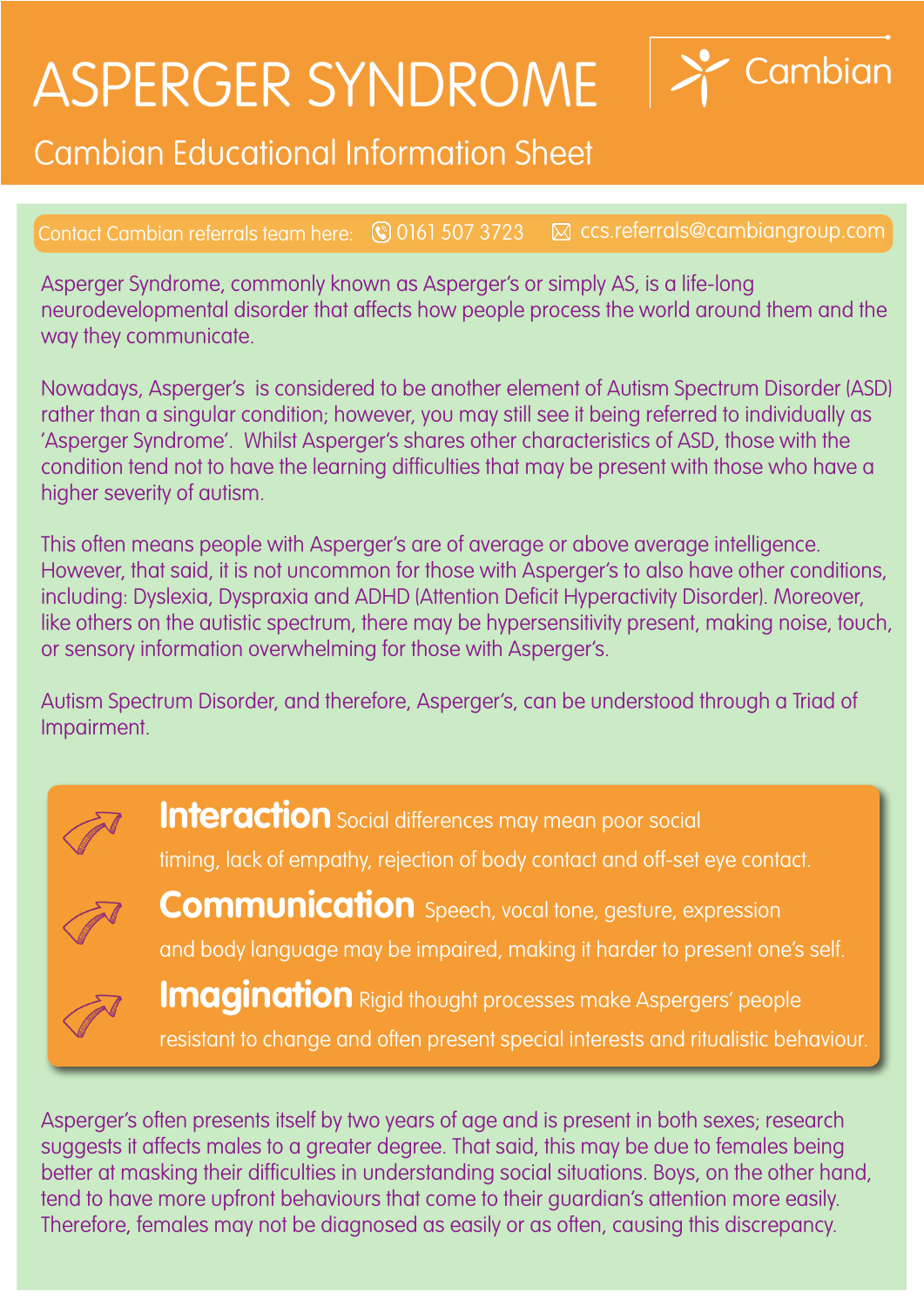## **What causes Asperger Syndrome?**

It is not known whether Asperger's has a cause, it's widely speculated to originate from birth but may not present itself immediately. It is often considered to have hereditary connections; that being, it is passed on through genetics. There is on-going research into many different potential causes of Autism as a whole, surrounding brain defects, dietary allergies and more. What we do know is that Autism or Asperger's is not caused by bad parenting or vaccinations: which are two common misconceptions. Research also suggests that there is no singular cause of Asperger's and it is likely due to a combination of factors, which is why Autism is so diverse.

## **Is there a cure?**

There is no cure for Asperger's, it is a lifelong condition. There are however, many different methods of helping those with the condition to live a good life. There is also a growing community for celebrating the diversity that Autism brings and treating it as being individual, rather than a debilitating condition.

## **Social Communcation**

Whilst those with Asperger's may well have a strong vocabulary and overall good verbal skills, it is often not matched with a full understanding of social cues. The particular social nuances of conversation may be lost or difficult to understand which makes for a more literal processing of language. Metaphors, sarcasm and humour can often be missed, meaning responses may seem out of place to those without the condition.

## **Those with Asperger's may have:**

## **A lack of emotive understanding**

Facial expression, body language and voice (pitch, speed and intonation) are difficult to understand. They may also struggle to express their own emotions clearly.

## **Engagement trouble**

Two-way conversation may be tricky. Those with Asperger's may feel more comfortable talking about their own interests, despite a potential lack of interest from the other person. Bringing conversation to an open/close at the right time may also be difficult.

## **Difficulty with conversational complexities**

Those with Asperger's may struggle with greetings, joining conversation, maintaining a single topic, understanding personal space and conversational turn-taking.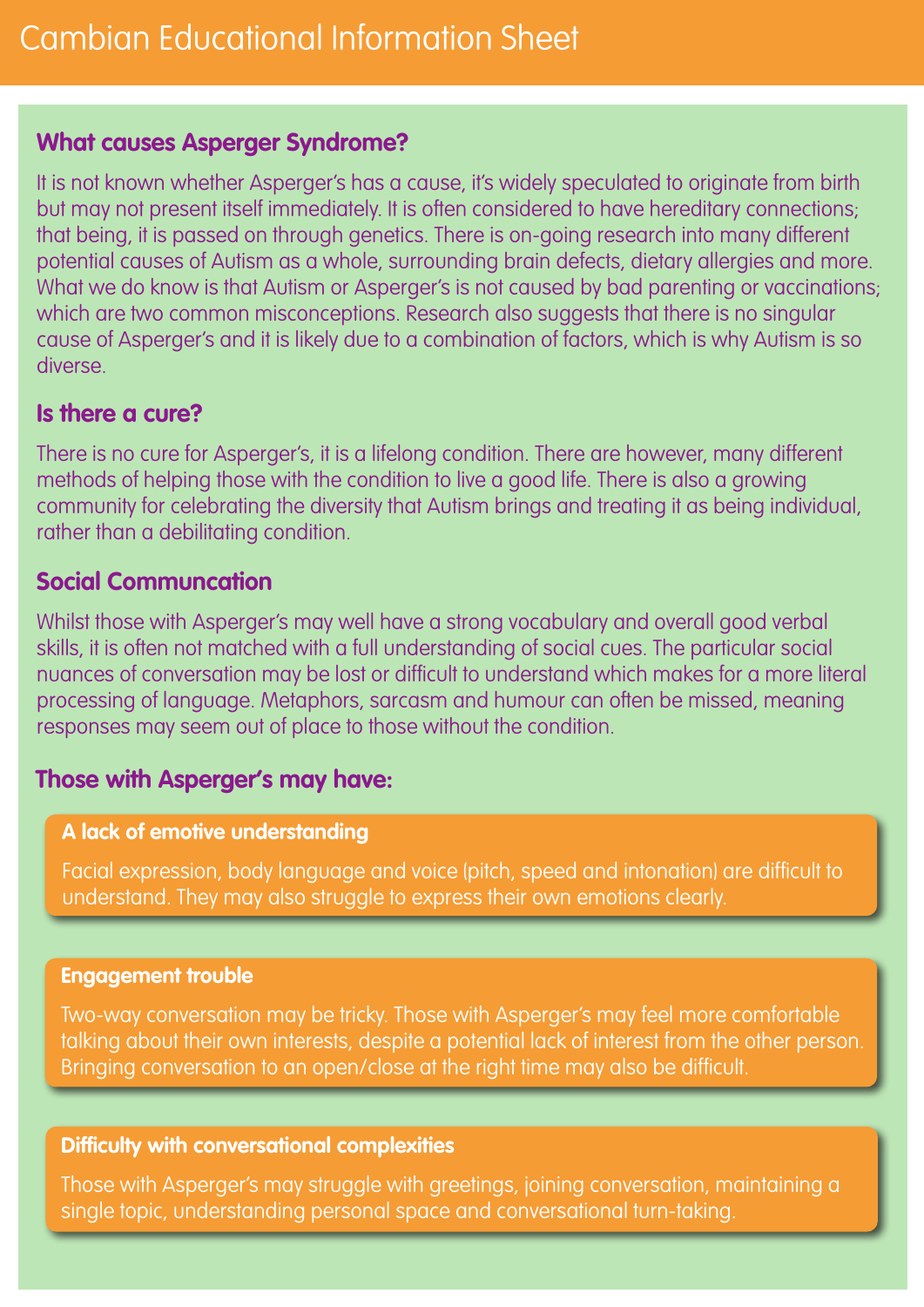## **Social Imagination**

People with Asperger's often struggle with Theory of Mind; that being, the ability to read what another person is thinking. Now, we're not all mind-readers, but we can work out what peoples' intentions are through social imagination and context of conversation. Those with the condition often have difficulty seeing different perspectives or point of views, struggling to gauge expression and intent.

Those with Asperger's may also appear to lack imagination when it comes to play activities. For example: rather than creating stories or scenarios with their toys, play may present itself as organising and categorising.

These behaviours then later develop into other characteristics associated with Asperger's, including: ritualistic behaviour, rigid adherence to routine and resistance to change. This behaviour is widely considered to be a coping mechanism that allows a better understanding of the world around them.



## **Social Interaction**

Those with Asperger's usually have an aptitude for adapting to social situations, as they often have a desire to meet their own social needs. Due to a relative lack of understanding when it comes to the unwritten social rules, it can be more difficult to maintain long-standing friendships and social integration. Things like: timing, eye-contact and polite responses don't necessarily come naturally. Further, responding inappropriately to a given topic may happen on occurrence, which often seems un-empathetic.

People without Asperger's may take social cues, including tone of voice and expression, for granted but are key to understanding others' intentions. Due to this, people with Asperger's struggle to determine the difference between a friend and acquaintance; or perhaps, sharing friends with other people. This may also lead to them lacking the ability to handle conflict in a manageable way – muddling the ability to be self-restrictive or receive negative comments.

## **Mental Health**

Asperger's and all its associated differences can cause a level of anxiety, which is common among the Autism community. Society is often unpredictable for them and using ritualistic behaviour is a way for them to find a sense of calm and balance.



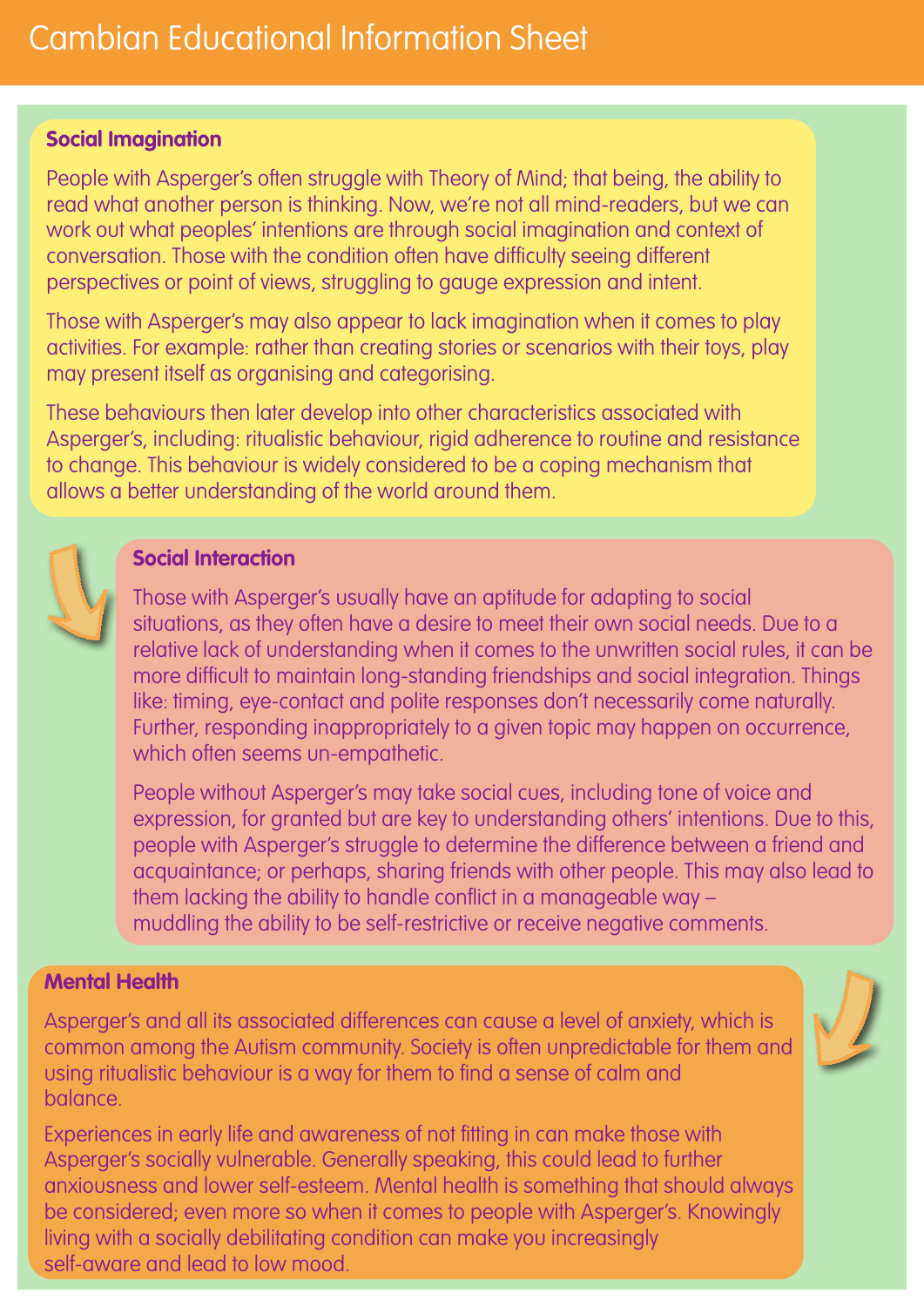## **Hyper / Hypo Sensory Sensitivity**

Asperger's may present in signs of increased or decreased physical sensitivity. You may have heard of 'Autism Friendly' environments, which are areas of reduced sensory stimulants. They exist because Autistic people can feel very uncomfortable in places with bright lights, loud noises and other things that people without the condition might not even notice. These sensory differences can also make interpretation of surroundings more difficult, reducing perception of safety.

## **In education:**

Typically, people with Asperger's may appear to be doing well and coping within a school setting, even often presenting above average intelligence and excelling academically. As noted above, the social domain is where they might suffer most, which can lead to disruptive or atypical behaviours. The transition to secondary school is when the difficulties become more acute – as children grow older they are increasingly socially conscious and this will come to the forefront in a secondary school setting.

## **There can be a number of issues, including:**

- A lack of understanding of the behaviour and intentions of others.  $\widehat{\mathscr{A}}$
- Changing from classroom to classroom, teacher to teacher.  $\widehat{\mathscr{A}}$
- Audio and light levels.  $\widehat{\mathscr{A}}$
- Unstructured and unsupported break and lunch times.  $\widehat{\mathscr{A}}$
- P Following instructions, lessons and completing tasks.
- Inability to interpret the wide variety of verbal and non-verbal language used  $\widehat{\mathscr{A}}$ by teachers and peers.

## **Some Key Things to Remember:**

- Asperger's isn't incorrect in anyway, it's just different to those without the condition and what they may be used to.
- Having Asperger's doesn't mean they can't live a healthy and active life, it just means they might need some help with understanding things along the way.
- Those with the condition understand things differently. When giving instruction, keep chat to a minimum, speak clearly, concisely and give them time to process what's been said.
- Not all behaviour can be attributed to Asperger's, and those with the condition are just as likely as those without it to have other disabilities.
- The understanding of Asperger's is always developing and improving inclusivity of those with the condition in everyday society.